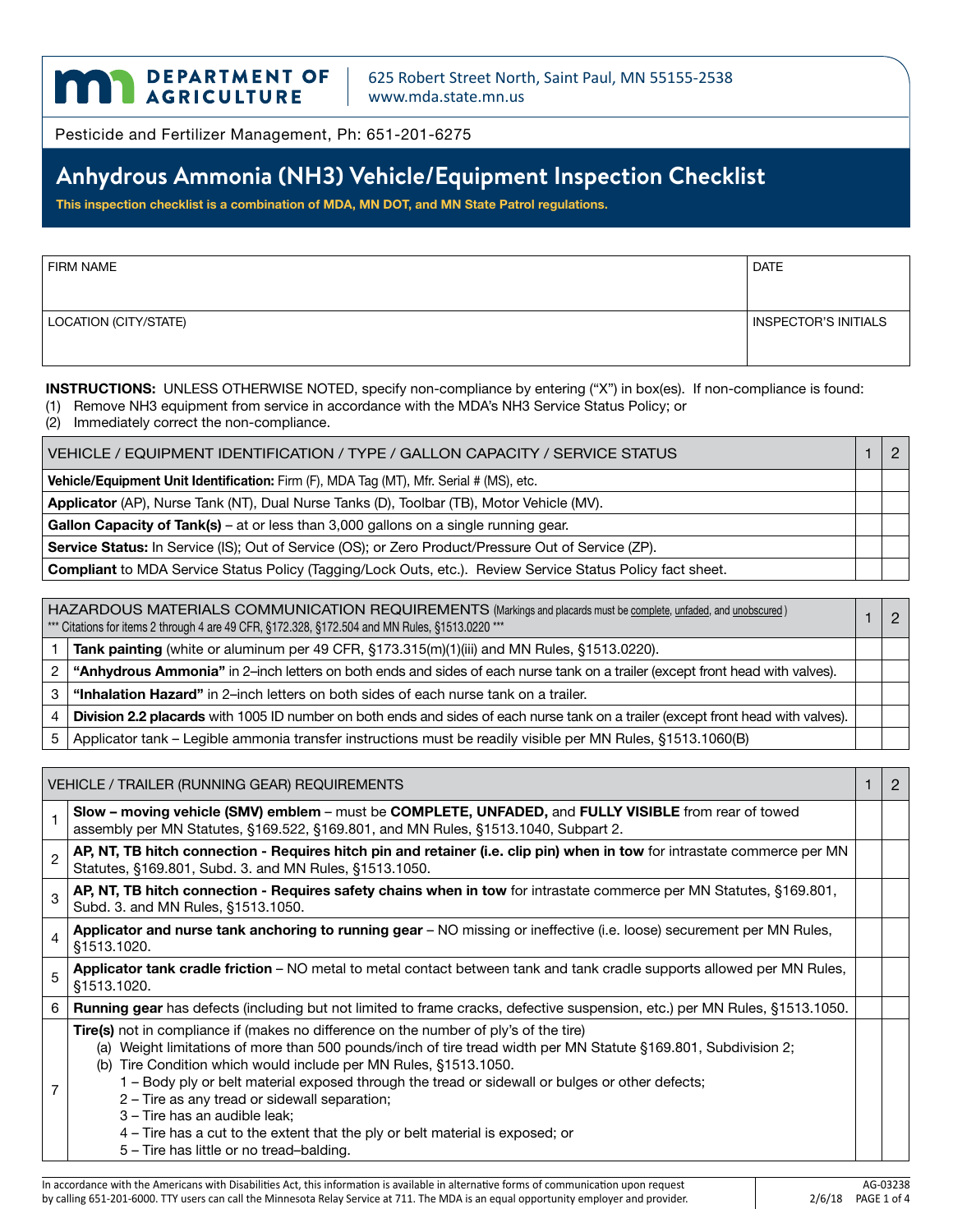### **INSTRUCTIONS:** UNLESS OTHERWISE NOTED, specify deficiencies/violations by entering ("X") in box(es)

|                                                                                              | (Continued from page 1)<br>VEHICLE / TRAILER (RUNNING GEAR) REQUIREMENTS                                                                                                                                                                                                                                                                                                                                                                                                                                                                                                                                                                                                                                                                                                                                                                                                                                                                     |  | $\overline{2}$ |
|----------------------------------------------------------------------------------------------|----------------------------------------------------------------------------------------------------------------------------------------------------------------------------------------------------------------------------------------------------------------------------------------------------------------------------------------------------------------------------------------------------------------------------------------------------------------------------------------------------------------------------------------------------------------------------------------------------------------------------------------------------------------------------------------------------------------------------------------------------------------------------------------------------------------------------------------------------------------------------------------------------------------------------------------------|--|----------------|
| 8                                                                                            | Lighting: Per MN Statute §169.55<br>Intrastate Commerce: (tail lamps, brake lamps, & turn signals). Towing vehicle lighting must be visible either by existing<br>lights, additional lights on towing vehicle, or adding lights to trailer. Two red reflectors must be displayed visible to the rear<br>on the last unit of every combination implements of husbandry.                                                                                                                                                                                                                                                                                                                                                                                                                                                                                                                                                                       |  |                |
| 9                                                                                            | Brakes: Per MN Statute, §169.801, Subd. 10 and §169.67, Subd. 5.<br>(a) A self-propelled implement of husbandry must be equipped with brakes adequate to control its movement and to<br>stop and hold it and any vehicle it is towing.<br>(b) A towed implement of husbandry must be equipped with brakes adequate to control its movement and to stop<br>and hold it, unless the implement of husbandry is in a combination of vehicles that meets the requirements of<br>section 169.67, subdivision 5 - braking performance standard.<br>(c) If a towed implement of husbandry with a gross vehicle weight of more than 6,000 pounds, or more than 3,000<br>pounds if manufactured after January 1, 2011, and if the brake performance standard cannot be met, it is required<br>under paragraph (b) to have brakes, it must also be equipped with brakes adequate to stop and hold it if it becomes<br>detached from the towing vehicle. |  |                |
| $\overline{2}$<br>APPLICATOR/NURSE TANK, TOOLBAR/APPLICATION UNIT APPURTENANCES REQUIREMENTS |                                                                                                                                                                                                                                                                                                                                                                                                                                                                                                                                                                                                                                                                                                                                                                                                                                                                                                                                              |  |                |
|                                                                                              | Tank rating: Per 49 CFR, §173.315(m)(1)(i), MN Rules, §1513.0120 and §1513.1010.<br>(a) NH3 rated (i.e. tank heads are stressed relieved and equipped with baffles); and<br>(b) Minimum 250 psi rated.                                                                                                                                                                                                                                                                                                                                                                                                                                                                                                                                                                                                                                                                                                                                       |  |                |
| 2                                                                                            | Tank welding, dents, and defects:<br>(a) Non-code or Non-documented welded alterations or repairs (NCW) per MN Rules, §1513.0120;<br>(b) Dents Depth: Per MN Rules, §1513. 0030, Subpart 15 and 49 CFR, §180.411<br>(1) Area that includes a weld: Greater than $\frac{1}{2}$ inch depth in area of a weld;<br>(2) Area that does not include a weld: Greater than 1/10 of greatest diameter of dent, but no greater than one inch.<br>(c) Defects: Leakage (L) or other defects. Per MN Rules, §1513, 0030, Subpart 15 and 49 CFR, §180.411                                                                                                                                                                                                                                                                                                                                                                                                 |  |                |

| Tank data (Name) plate is Absent (AB), illegible (IL), or Requires Cleaning (CL) – nameplate dirty/painted over and |  |
|---------------------------------------------------------------------------------------------------------------------|--|
|                                                                                                                     |  |
| must be cleaned to determine legibility; Per 49 CFR, §173.315(m)(i) and MN Rules, §1513.0140, Subparts 1 & 2.       |  |
| What is required? What is missing?                                                                                  |  |

(a) Name of Manufacturer;

- (b) Manufacturer Serial Number; (c) "ASME" Stamp – for tanks built from January 1, 2012 to present;
- - (d) "U" Stamp;

3

4

6

- (e) Applicable Construction Stamps ("W", "RT", "HT", etc.);
- (f) 250 psi MAWP at Temperature (°F);
- (g) Year Built;

(h) Minimum Design Metal Temperature or MDMT – for tanks built from January 1, 1989 to present.

Each Nurse Tank with Missing or Illegible ASME nameplate must comply with Federal DOT requirements for continued NH3 service per 49 CFR §173.315(m)(2). The following must be performed every five (5) years:

(a) *Nurse tank is inspected and tested* by a DOT registered inspector meeting the requirements of 49 CFR, 180.409(d); (b) *Nurse tank must receive and pass:* (1) external visual inspection per 49 CFR, §180.407(d); (2) thickness test per 49

CFR, §180.407(i); and (3) pressure (hydrostatic) test per 49 CFR, §180.407, at a minimum pressure of 375 psig. (c) Welded repairs on nurse tanks is prohibited. (d) *Upon passing tests in* (b) the nurse tank must be marked near the ASME data plate or anywhere on the front head

- (front side area) with the following markings:
	- (1) Test and Inspection Markings–Month/Year V, T, P in at least 1–1/4–inch lettering (for example: 6–12 V P T);
	- (2) Unique ID in at least ½–inch lettering near the test and inspection markings.
	- (e) *Records* meeting 49 CFR, §180.417(b) showing that nurse tank passed prescribed inspections.
	- Record must be available to a DOT representative upon request.

### 5 Valve guard (roll cage) not protecting valves, fittings, and piping. **Applicator/nurse tank shut**–**off valves:**

## (a) Not equipped with excess flow valves;

- (b) Leaking; and
	- (c) Dual (Twin) tanks: Common liquid line not equipped/protected with secured excess flow valve or equivalent.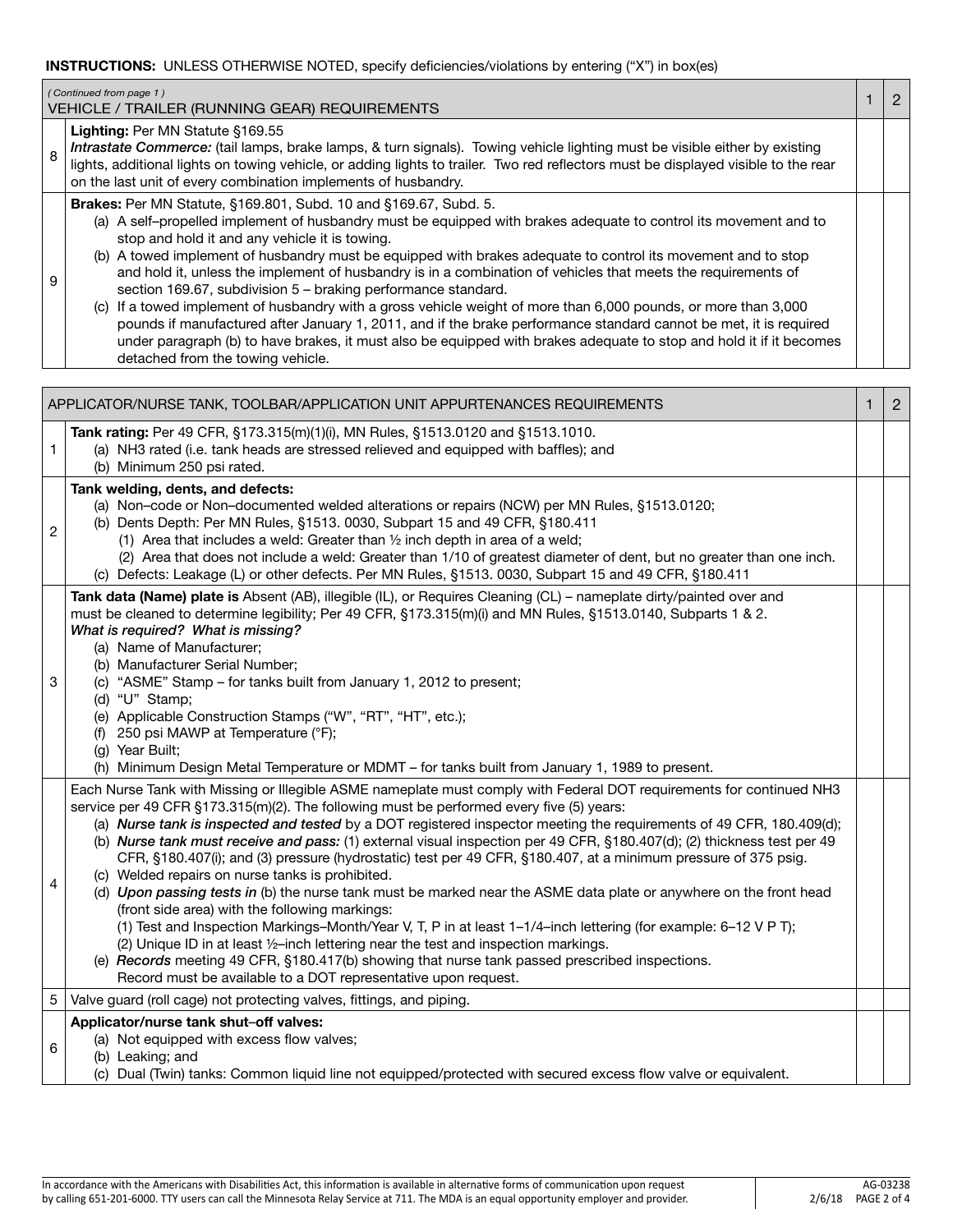### **INSTRUCTIONS:** UNLESS OTHERWISE NOTED, specify deficiencies/violations by entering ("X") in box(es)

|    | (Continued from page 2)<br>APPLICATOR/NURSE TANK, TOOLBAR/APPLICATION UNIT APPURTENANCES REQUIREMENTS                                                                                                                                                                                                                                                                                                                                                                                                                                                                                                                                                 | 1 | $\overline{2}$ |
|----|-------------------------------------------------------------------------------------------------------------------------------------------------------------------------------------------------------------------------------------------------------------------------------------------------------------------------------------------------------------------------------------------------------------------------------------------------------------------------------------------------------------------------------------------------------------------------------------------------------------------------------------------------------|---|----------------|
| 7  | Tank pressure and liquid level gauges:<br>(a) 0-400 psi/NH3 rated gauge is inoperable per MN Rules, §1513.1030;<br>(b) Percentage liquid level gauge in inoperable per MN Rules, §1513.0210;<br>(c) 85% fixed liquid level gauge is inoperable per MN Rules per MN Rules, §1513.1030.                                                                                                                                                                                                                                                                                                                                                                 |   |                |
| 8  | Tank overfilled: Tank liquid level greater than 85% @ 5°F or 90.6% @ 60°F. (Equal to 56% filling density at respective<br>temperatures) per MN Rules, §1513.0190.                                                                                                                                                                                                                                                                                                                                                                                                                                                                                     |   |                |
| 9  | Five gallon emergency water tank and hosing: Per MN Rules, §1513.1060<br>(a) Inaccessible;<br>(b) Hosing brittle, cracked, broken, or otherwise out of condition;<br>(c) Cleaning of hosing and water tank required; (removal of algae, debris, etc.);<br>(d) Water tank requires repair (missing cap, etc.);<br>(e) Water tank requires replacement; (leaky - will not hold water, etc.).                                                                                                                                                                                                                                                            |   |                |
| 10 | <b>Pressure relief valves (PRVs):</b> Per MN Rules, §1513.0180<br>(a) Installation records not accurate, current, and/or available for inspection;<br>(b) Replace: Beyond 5 year service life based on installation date;<br>(c) Replace: Out of condition - rusty or broken component, etc.;<br>(d) Clean; (Is weep hole open?-Weep hole is located at either the side or bottom of PRV)<br>(e) Install or replace rain cap;<br>(f) Perform periodic visual external inspection - MN Rules, Part 1513.0180, Subpart 13.                                                                                                                              |   |                |
| 11 | Hosing, hose-end valve, and connections: Per MN Rules, §1513.0170 and §1513.1030<br>(a) Hosing: bulging, abrasions/cracks/cuts to hose cord, or otherwise out of condition;<br>(b) Hose connections are out of condition;<br>(c) Hose-end valves out of condition (leaky, defect to acme threaded adapter and other defects);<br>(d) Bleeder valve(s) in hose-end valve is plugged or does not operate properly;<br>(e) Withdrawal hose and hose-end valve assembly is not properly secured to nurse tank or toolbar/application unit                                                                                                                 |   |                |
| 12 | Fittings and piping: Per MN Rules, §1513.0160<br>(a) Non-code fittings and piping (galvanized water fittings and piping, etc.);<br>(b) Fittings and piping out of condition.                                                                                                                                                                                                                                                                                                                                                                                                                                                                          |   |                |
| 13 | Toolbar / Application Unit any control valve positioned between the break-away coupling device / regulator and meter<br>must visually indicate whether the valve is open or closed per MN Rules, §1513.1030, Subpart 8.                                                                                                                                                                                                                                                                                                                                                                                                                               |   |                |
| 14 | Hydrostatic relief valve: 350-400 psi/NH3 rated hydrostatic relief valve/rain cap per MN Rules, §1513.0180 must be<br>positioned in:<br>(a) Nurse tank withdrawal valve;<br>(b) Female section of break-away coupling device and/or between each pair of shut-off valves;<br>(c) Manufacturer specified psi/NH3 rated hydrostatic relief valve positioned in cold flow/heat exchanger unit;<br>(d) Clean hydrostatic relief valve;<br>(g) Rain cap required;<br>(h) Replace hydrostatic relief valve-leaky or otherwise out of condition;<br>Perform periodic visual external inspection-M-N Rules, Part 1513.0180, Subpart 13.<br>(i)                |   |                |
| 15 | Automatic Break-Away, self-closing coupling device (BA CD) and assembly: per MN Rules, §1513.1030, Subpart 7.<br>(a) BA CD is out of condition (corroded, will not disengage, etc.);<br>(b) Operable bleeder valves required on both sides of BA CD;<br>(c) BA CD not installed per manufacturer specifications;<br>(d) Double swivel (DS) and flat bar (FB) or the manufacturer approved equivalent missing or installed incorrectly;<br>(e) Correct connect/disconnect instructions specific to the BA CD brand, missing or not readily visible near BA CD.<br>Parker-Pioneer BA CD must be equipped with both aluminum ring and instruction decal. |   |                |